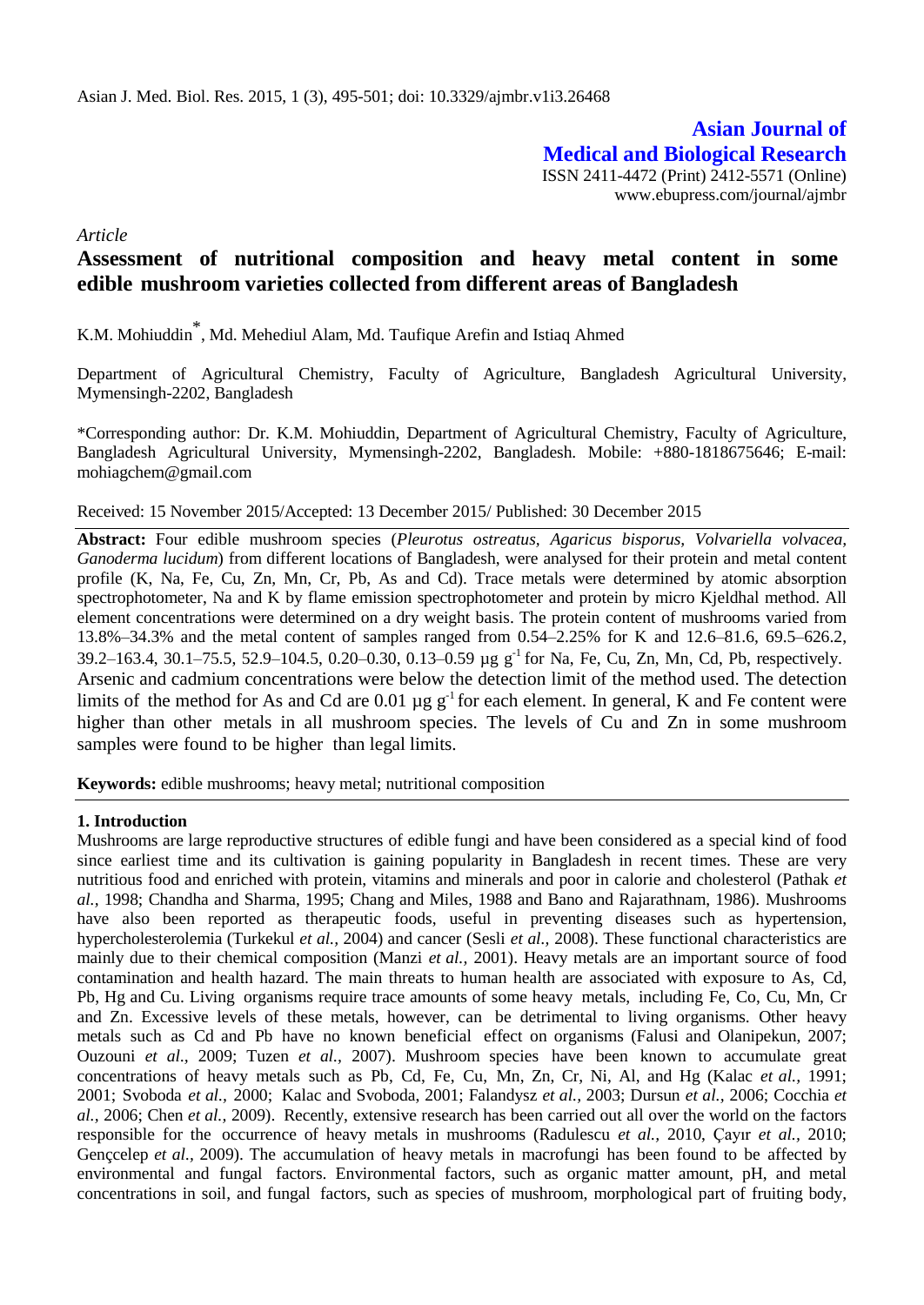development stages, age of mycelium, and biochemical composition, affect metal accumulation in macrofungi (Garcia *et al.,* 1998; Kalac and Svoboda, 2001). Heavy metal contaminated food stuff is a great concern in Bangladesh. Higher content of metals have been observed in mushrooms growing in heavily polluted areas, such as close proximity to high ways with heavy traffic, landfills of sewage sludge and emission areas including cities. High content of metals in mushrooms are also reported from areas contaminated by ores mining and processing (Kalac *et al.,* 2004). Thus, a critical assessment of the health risk from mushroom consumption is necessary through screening of metal accumulating varieties. However, there has been no report, to our knowledge, on the heavy metal levels in edible mushroom samples in Bangladesh. The aim of this study was to document basic chemical and metal concentrations in some edible mushrooms, collected in different districts of Bangladesh.

#### **2. Materials and Methods**

The mushroom samples were collected from from National Mashroom Development and Extension Centre, Dhaka and Mashroom Sub-center of Comilla, Chittagong, Mymensingh, Sylhet and Khulna city of Bangladesh during early 2014. The collected samples were washed with deionized water and dried at 105°C for 24 hrs. Dried samples were homogenized using an agate homogenizer and stored in pre-cleaned polyethylene bottles until the analysis started. All reagents were of analytical reagent grade,  $69-72\%$  HNO3,  $30\%$  H<sub>2</sub>O<sub>2</sub>, and 70% HClO4 were used for digestion of samples. Double deionized water was used for all dilutions. During the experiments, all glasswares and equipment were carefully cleaned starting with 2% HNO3 and ending with repeated rinsing distilled deionized water to prevent contamination. Samples (0.6 g) were digested with 10 ml of HNO3, 2 ml of H2O2, and 4 ml of HClO4 in block digester system maintained temperature 180-200°C until white fumes are evolved and finally diluted to 50 ml with 2% nitric acid. All sample solutions were clear. A blank digest was carried out in the same way. Heavy metals (Fe, Cu, Zn, Mn, Cr, Pb, As and Cd) concentration in the extract were determined by atomic absorption spectrophotometer (SHIMADZU AA-7000), using a deuterium background correction. The crude protein content of the samples was estimated by the micro Kjeldhal method, in which the sample was digested with a known quantity of concentrated sulphuric acid in the block digester. The digested material was distilled after the addition of alkali. The released ammonia was collected in 4% boric acid in the distillation unit. The resultant boric acid, now contained the ammonia released from the digested material, was then titrated against 0.1 N HCl, manually. The nitrogen content thus determined was multiplied by a factor of 6.25 to arrive at the amount of crude protein. Sodium and potassium were determined by flame emission spectrophotometer.

#### **3. Results and Discussion**

The habitat, families and common name of mushroom species are listed in Table 1. All of the analysed mushrooms were identified as edible fungi, belonging to the class Agaricomycetes. Basic chemical composition and trace metal levels in the analysed samples are shown in Table 2, expressed in a dry weight basis. The mean levels of protein and analyte ions in analyzed mushroom species are presented in Figure 1. The relative standard deviations were less than 7% for all elements.

Protein concentrations of the mushroom species were generally high and in the range between 13.8 to 34.3%. Protein concentrations of mushroom samples in the literature have been reported to be in the range between 21.57 to 34.77% (Ouzouni *et al.,* 2009), 24.03 to 34.35% (Shelly *et al.,* 2008). Mushrooms proved to be good sources of protein compared with green vegetables.

Mushrooms are also rich in mineral contents. The mushroom species provides a reasonable amount of minerals in comparison with vegetables (Guillamón *et al*., 2010). The evaluated strains differed in mineral content. The levels of K in the samples ranged from 0.54 to 2.25%, and the highest K levels were obtained in PHK strain of Oyster mushroom. Potassium concentration has been reported to be 3.10 to 3.7% in the literature (Shelly *et al*., 2008). Minimum and maximum concentrations of Na were measured as 12.6 and 81.6 µg g-1 in PHK strain and PO2 strain of Oyster mushroom, respectively. Sodium concentrations of mushroom samples, in the literature, have been reported in the ranges of 0.03–4.85 mg g-1 (Genccelep *et al.*, 2009). The concentration of Na is relatively low and this is of very great nutritional benefit to the consumer, a finding that has been corroborated by Vetter (2003).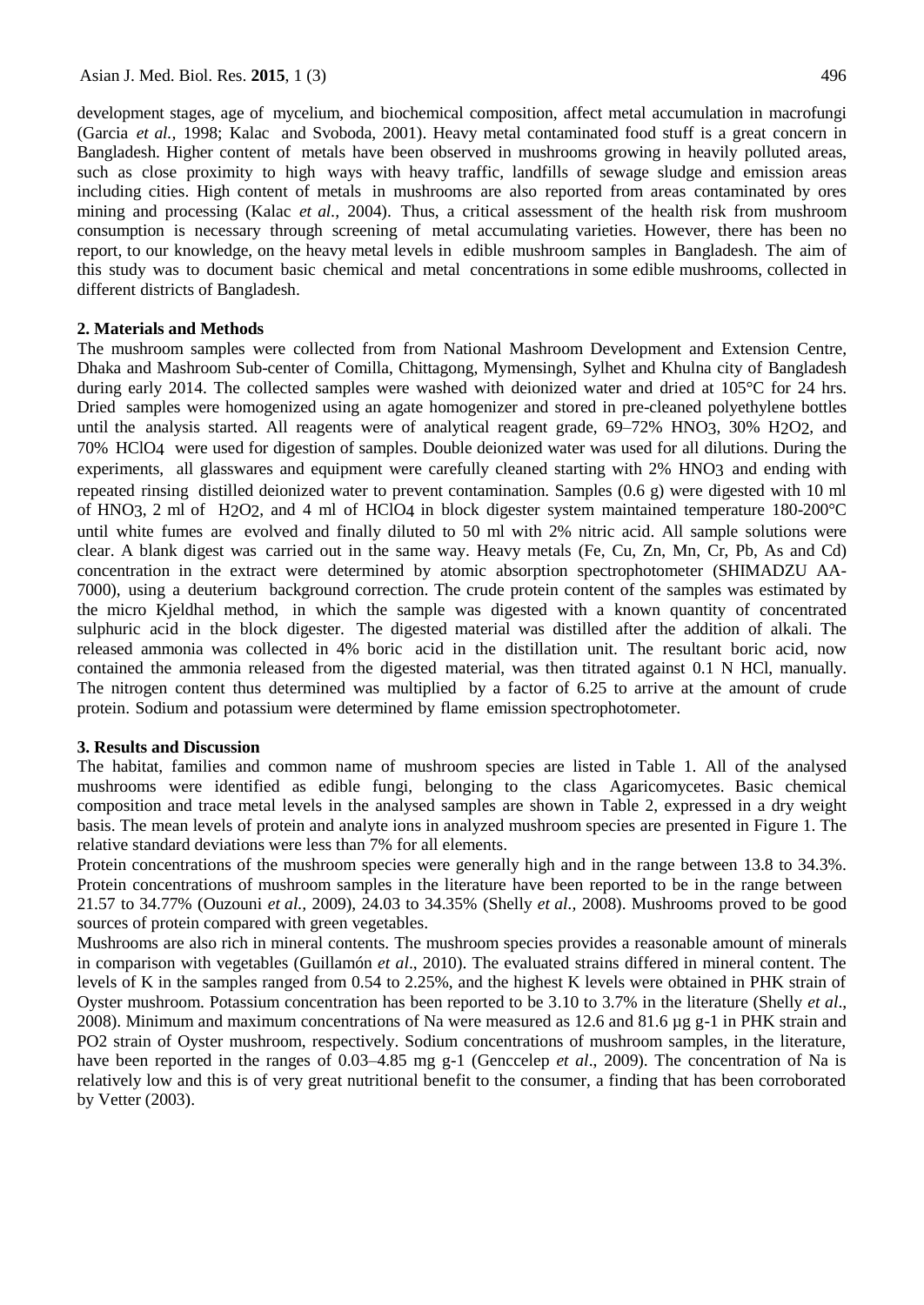| Table 1. Families, Habitat, edibility and common name of mushroom species. |  |  |  |  |  |  |  |  |  |  |
|----------------------------------------------------------------------------|--|--|--|--|--|--|--|--|--|--|
|----------------------------------------------------------------------------|--|--|--|--|--|--|--|--|--|--|

| No. | <b>Species</b>                                    | Family          | <b>Habitat</b> | <b>Common name</b> |
|-----|---------------------------------------------------|-----------------|----------------|--------------------|
|     | <i>Pleurotus ostreatus</i> (Jacq. ex Fr.) P. Kumm | Pleurotaceae    | In mixed woods | Ovster             |
| 2   | <i>Agaricus bisporus</i> (J.E. Lange) Imbach      | Agaricaceae     | In forests     | <b>Button</b>      |
|     | Volvariella volvacea (Bul. ex Fr.) Singer         | Pluteaceae      | In forests     | Straw              |
| 4   | Ganoderma lucidum (Curtis) P. Kars                | Ganodermataceae | On trees       | Reishi             |

The levels of trace metals Fe, Cu, Zn, Mn, Cr, Pb in mushroom species were found to be 69.5–626.2, 39.2– 163.4, 30.1–75.5, 52.9–104.5, 0.20–0.30, 0.13–0.59 µg g-1, respectively. Arsenic and cadmium contents were below detectable limit determined by flame AAS method. The order of the mean levels of heavy metals in the mushroom samples was found to be as  $Fe > Cu > Mn > Zn > Cr > Pb$ . The FAO/WHO has set a limit for heavy metals intakes based on body weight. For an average adult (60 kg body weight), the provisional tolerable daily intake for Fe, Cu, Zn, and Pb are 48 mg, 3 mg, 60 mg, and 214 μg g-1, respectively (FAO/WHO 1999). The trace metal contents in the mushrooms are mainly affected by acidic and organic matter content of their ecosystem and soil (Gast *et al*., 1988). The uptake of metal ions in mushrooms is in many aspects different from plants. For this reason, the concentration variations of metals depend on mushroom species and their ecosystems (Chojnacka and Falandysz 2007; Kowalewska *et al*., 2007; Shin *et al*., 2007).

Iron is vital for almost all living organisms, participating in a wide variety of metabolic processes, including oxygen transport, DNA synthesis, and electron transport (Lynch and Baynes, 1996). The range of Fe levels were between 69.5–626.2 µg g-1, most samples having concentrations between 130 and 400 µg g-1. The average concentration of Fe was 188.2  $\mu$ g g-1. The maximum Fe level permitted for food is 15  $\mu$ g g-1 according to Turkish Food Codex Anonymous Regulation (2002). Iron levels in all analyzed mushroom samples were found to be higher than legal limits. The reported Fe values for mushroom samples were 31.3–1,190 µg g-1 (Sesli and Tüzen 1999), 30–150 µg g-1 (Kalaˇc and Svoboda 2001), 180–407 µg g-1 (Isıloglu *et al*., 2001), 146–835 µg g-1 (Tüzen 2003), 56.1–7,162 µg g-1 (Mendil *et al*., 2004), 568–3,904 µg g-1 (Türkekul *et al*., 2004), 102–1,580 µg g-1 (Soylak *et al*., 2005), 211–628 µg g-1 (Mendil *et al*., 2005), 110–11,460 µg g-1 (Yamaç *et al*., 2007), and 150–1,741 µg g-1 (Sesli *et al*., 2008), 67.5–843 µg g-1 (Zhu *et al*., 2011), respectively. Our Fe values are similar to those of previous studies.

Copper is the third-most abundant trace element in human body and small amount of Cu is found in the human body (50–120 mg), but it plays a critical role like vitamin in a variety of biochemical processes (Yaman and Akdeniz 2004). Copper forms part of at least 13 different enzymes, and its presence is needed for each if they are to function properly. It is known that Cu may be toxic to both humans and animals when its concentration exceeds the safe limits (Gast *et al*., 1988). P. ostreatus had the lowest copper concentration (39.2 µg g-1) whereas A. bisporus had the highest (163.4  $\mu$ g g-1). The average Cu level of the samples was 85.88  $\mu$ g g-1. Copper concentrations, accumulated in mushroom species, are usually  $100-300 \mu g g -1$ , which is not considered a health risk (Soylak *et al*., 2005, Kalacˇ and Svoboda, 2001). These levels are above the WHO permissible limits in foods, which is 40 µg g-1 (Bahemuka and Mubofu 1999). Copper contents of mushroom samples in the literature have been reported to be in the ranges: 4.71–51.0 µg g-1 (Tüzen *et al*., 1998), 10.3–145 µg g-1 (Sesli and Tüzen 1999), 12–181 µg g-1 (Tüzen *et al*., 2003), 12–181 µg g-1 (Tüzen 2003), 13.4–50.6 µg g- 1 (Soylak *et al*., 2005), 24.1–86.2 µg g-1 (Mendil *et al*., 2005), 10.6–144.2 µg g-1 (Yamaç *et al*., 2007), and 15– 73 µg g-1 (Sesli *et al*., 2008), respectively. Our Cu levels were found to be higher than those reported in the literature. The Cu results of our study were in similar with those found in the literature (Demirbas, 2001a; Isıldak *et al*., 2004; Kalacˇ *et al*., 1996; Svoboda *et al*., 2000). Our Cu contents were found to be lower than 6.83–31.9 µg g-1 (Zhu *et al*., 2011).

Zinc is an integral component of a wide variety of different enzymes in which it plays catalytic, structural, and regulatory roles. Minimum and maximum concentrations of Zn in our samples were 30.1 and 75.5 µg g-1. The mean Zn content of the samples was 43.24 µg g-1. The WHO permissible limit of Zn in foods is 60 µg g-1 (WHO 1982). The values for Zn in some investigated mushroom samples were above the WHO's values. Zinc concentrations of mushroom samples in the literature have been reported to be in the ranges:  $29.3-158 \mu g g-1$ (Isıloglu *et al*., 2001), 33.5–89.5 µg g-1 (Tüzen 2003), 40.3–64.4 µg g-1 (Mendil *et al*., 2004), 45.2–173.8 µg g-1 (Soylak *et al*., 2005), and 43.5–205 µg g-1 (Sesli *et al*., 2008), 42.9–94.3 µg g-1 (Zhu *et al*., 2011), respectively. Our Zn values are in agreement with literature values.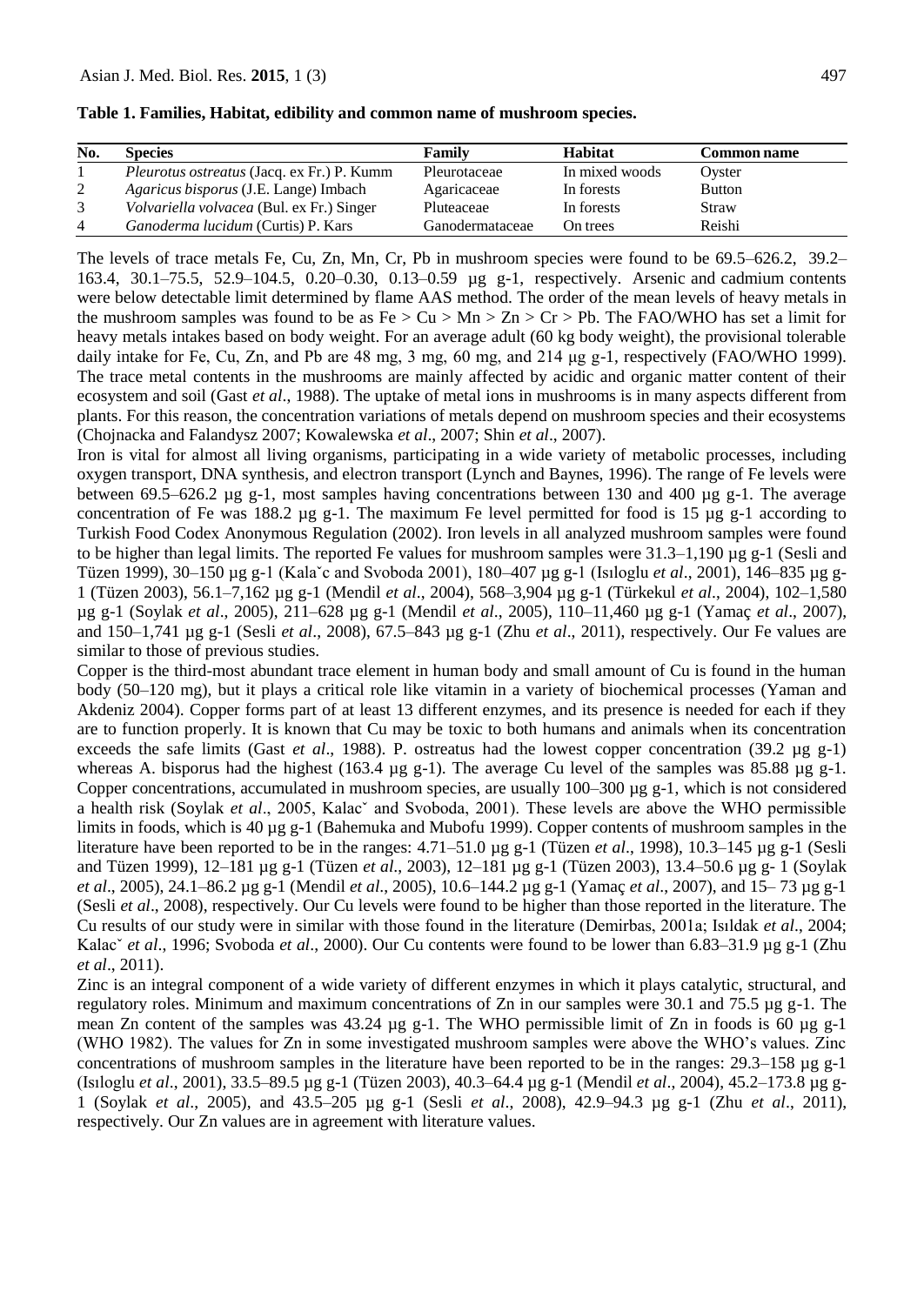| <b>Mushroom</b><br>species | Area       | Location       | <b>Strain</b>   | Protein         | $\mathbf K$     | <b>Na</b>      | Fe              | Cu              | Zn              | Mn              | Cr              | P <sub>b</sub>  | As &<br>C <sub>d</sub> |
|----------------------------|------------|----------------|-----------------|-----------------|-----------------|----------------|-----------------|-----------------|-----------------|-----------------|-----------------|-----------------|------------------------|
|                            |            | NMDEC **       | PO <sub>2</sub> | $18.5 \pm 0.14$ | $1.75 \pm 0.31$ | $32.3 \pm 2.1$ | $180.8 \pm 2.4$ | $77.6 \pm 0.89$ | $35.4 \pm 0.32$ | $54.3 \pm 0.88$ | $0.21 \pm 0.02$ | $0.14 \pm 0.02$ | $BDL^*$                |
|                            |            | <b>NMDEC</b>   | Florida         | $16.7 \pm 0.20$ | $1.92 \pm 0.11$ | $39.7 \pm 1.9$ | $163.5 \pm 3.1$ | $96.3 \pm 1.30$ | $32.6 \pm 0.44$ | $64.8 \pm 1.20$ | $0.22 \pm 0.01$ | $0.15 \pm 0.01$ | <b>BDL</b>             |
|                            |            | <b>NMDEC</b>   | <b>HK51</b>     | $18.5 \pm 0.12$ | $1.73 \pm 0.10$ | $69.3 \pm 2.8$ | $345.2 \pm 4.8$ | $102.1 \pm 2.6$ | $35.5 \pm 0.28$ | $68.4 \pm 1.56$ | $0.23 \pm 0.01$ | $0.14 \pm 0.02$ | <b>BDL</b>             |
|                            |            | Agora (SQ)     | PO <sub>2</sub> | $25.7 \pm 0.15$ | $1.79 \pm 0.60$ | $32.3 \pm 1.3$ | $114.9 + 4.2$   | $88.7 \pm 1.12$ | $44.2 \pm 0.35$ | $104.5 \pm 1.8$ | $0.23 \pm 0.01$ | $0.18 \pm 0.02$ | <b>BDL</b>             |
|                            |            | Agora (DM)     | PO <sub>2</sub> | $19.7 \pm 0.08$ | $0.77 \pm 0.03$ | $32.3 \pm 0.9$ | $164.2{\pm}4.9$ | $88.5 \pm 1.40$ | $36.2 \pm 0.23$ | $70.1 \pm 0.90$ | $0.23 \pm 0.01$ | $0.59 \pm 0.03$ | <b>BDL</b>             |
|                            | Dhaka      | Agora (MB)     | PO <sub>2</sub> | $20.9 \pm 0.18$ | $1.16 \pm 0.4$  | $22.4 \pm 1.1$ | $196.5 \pm 3.5$ | $160.5 \pm 1.9$ | $45.0 \pm 0.49$ | $83.0 \pm 0.85$ | $0.24 \pm 0.00$ | $0.30 \pm 0.01$ | <b>BDL</b>             |
|                            |            | Meenabazar     |                 | $21.0 \pm 0.22$ | $1.59 \pm 0.02$ | $27.4 \pm 1.9$ | $170.0 + 4.2$   | $39.2 \pm 0.88$ | $37.8 \pm 0.23$ | $88.0 \pm 0.97$ | $0.23 \pm 0.01$ | $0.24 \pm 0.01$ | <b>BDL</b>             |
|                            |            | Newmarket      |                 | $21.6 \pm 0.31$ | $1.50 \pm 0.08$ | $32.3 \pm 2.1$ | $137.6 \pm 4.2$ | $57.6 \pm 0.65$ | $38.8 \pm 0.17$ | $76.0 \pm 1.02$ | $0.25 \pm 0.02$ | $0.21 \pm 0.02$ | <b>BDL</b>             |
|                            |            | Kawranbazar    |                 | $21.8 \pm 0.16$ | $1.56 \pm 0.20$ | $37.2 \pm 2.2$ | $166.8 \pm 3.4$ | $89.2 \pm 0.44$ | $48.6 \pm 0.24$ | $75.1 \pm 1.14$ | $0.26 \pm 0.02$ | $0.36 \pm 0.01$ | <b>BDL</b>             |
|                            |            | Nutunbazar     |                 | $14.8 \pm 0.13$ | $1.75 \pm 0.08$ | $47.1 \pm 2.0$ | $360.0 \pm 5.9$ | $87.5 \pm 1.20$ | $30.4 \pm 0.18$ | $70.9 \pm 0.96$ | $0.27 \pm 0.01$ | $0.20 \pm 0.01$ | <b>BDL</b>             |
|                            |            | Rowja Brand    |                 | $24.3 \pm 0.11$ | $2.03 \pm 0.62$ | $71.8 \pm 3.5$ | $162.5 \pm 3.4$ | $56.1 \pm 0.97$ | $30.6 \pm 0.21$ | $70.1 \pm 0.89$ | $0.26 \pm 0.01$ | $0.16 \pm 0.01$ | <b>BDL</b>             |
|                            | Chittagong | NMDESC ***     | PO <sub>2</sub> | $19.0 \pm 0.14$ | $1.35 \pm 0.21$ | $29.8 \pm 2.3$ | $161.8 \pm 3.2$ | 79.5±0.85       | $50.2 \pm 0.43$ | $67.1 \pm 0.85$ | $0.21 \pm 0.01$ | $0.14 \pm 0.02$ | <b>BDL</b>             |
| P. ostreatus               |            | <b>NMDESC</b>  | <b>PSC</b>      | $22.7 \pm 0.15$ | $1.32 \pm 0.02$ | $32.3 \pm 2.4$ | $563.8 \pm 6.5$ | $84.5 \pm 1.20$ | $56.7 \pm 0.42$ | $70.6 \pm 0.93$ | $0.20 \pm 0.00$ | $0.14 \pm 0.02$ | <b>BDL</b>             |
|                            |            | <b>NMDESC</b>  | <b>HK51</b>     | $20.3 \pm 0.09$ | $1.54 \pm 0.08$ | $47.1 \pm 3.2$ | $69.5 \pm 1.6$  | $87.1 \pm 1.16$ | 52.9±0.34       | $52.9 \pm 1.04$ | $0.22 \pm 0.01$ | $0.14 \pm 0.03$ | <b>BDL</b>             |
|                            |            | <b>NMDESC</b>  | <b>PHK</b>      | $25.8 \pm 0.16$ | $2.25 \pm 0.52$ | $12.6 \pm 0.8$ | $369.0 \pm 3.2$ | $73.5 \pm 1.08$ | $51.9 \pm 0.24$ | $73.0 \pm 1.09$ | $0.21 \pm 0.00$ | $0.14 \pm 0.01$ | <b>BDL</b>             |
|                            | Mymensingh | <b>NMDESC</b>  |                 | $22.8 \pm 0.14$ | $1.52 \pm 0.03$ | $47.1 \pm 1.2$ | $626.2{\pm}5.8$ | $74.3 \pm 1.15$ | $75.5 \pm 0.54$ | $85.5 \pm 1.35$ | $0.27 \pm 0.02$ | $0.14 \pm 0.02$ | <b>BDL</b>             |
|                            |            | <b>NMDESC</b>  |                 | $26 \pm 0.18$   | $1.53 \pm 0.05$ | $74.2 \pm 2.6$ | $193.4 \pm 2.3$ | 79.5±0.67       | $32.8 \pm 0.26$ | $79.3 \pm 1.24$ | $0.24 \pm 0.01$ | $0.14 \pm 0.02$ | <b>BDL</b>             |
|                            |            | Ganginarpar    |                 | $15.8 \pm 0.17$ | $1.14 \pm 0.02$ | $76.7 + 3.5$   | $182.0 \pm 2.5$ | $96.0 \pm 0.86$ | $30.1 \pm 0.19$ | $75.8 \pm 1.03$ | $0.27 \pm 0.01$ | $0.16 \pm 0.03$ | <b>BDL</b>             |
|                            |            | Seshmor        |                 | $18.5 \pm 0.09$ | $0.75 \pm 0.02$ | $27.4 \pm 2.1$ | $300.0 + 4.6$   | $86.0 \pm 1.35$ | $44.5 \pm 0.42$ | $80.8 \pm 1.08$ | $0.27 \pm 0.01$ | $0.16 \pm 0.01$ | <b>BDL</b>             |
|                            |            | Rohmotpur      |                 | $14.6 \pm 0.10$ | $0.94 \pm 0.02$ | $47.1 \pm 3.1$ | $270.8 \pm 3.9$ | $55.0 \pm 1.02$ | $35.5 \pm 0.23$ | $75.0 \pm 0.95$ | $0.29 \pm 0.01$ | $0.16 \pm 0.01$ | <b>BDL</b>             |
|                            |            | Sankipara      |                 | $13.8 \pm 0.12$ | $0.91 \pm 0.01$ | $37.2 \pm 1.6$ | $392.4 \pm 4.2$ | $84.0 \pm 2.10$ | $31.4 \pm 0.14$ | $89.3 \pm 0.90$ | $0.30 \pm 0.01$ | $0.16 \pm 0.01$ | <b>BDL</b>             |
|                            | Comilla    | <b>NMDESC</b>  | PO <sub>2</sub> | $16.7 \pm 0.08$ | $1.60 \pm 0.08$ | $81.6 \pm 3.6$ | $129.5 \pm 2.4$ | $81.0 \pm 1.23$ | $34.3 \pm 0.20$ | $83.8 \pm 1.06$ | $0.25 \pm 0.01$ | $0.14 \pm 0.01$ | <b>BDL</b>             |
|                            |            | <b>NMDESC</b>  | Florida         | $34.3 \pm 0.19$ | $1.56 \pm 0.05$ | $32.3 \pm 2.1$ | $348.5 \pm 3.5$ | $134.6 \pm 2.8$ | $61.3 \pm 0.47$ | 74.9±1.12       | $0.26 \pm 0.02$ | $0.15 \pm 0.02$ | <b>BDL</b>             |
|                            | Rajshahi   | <b>NMDESC</b>  | PO <sub>2</sub> | $22.5 \pm 0.27$ | $1.33 \pm 0.04$ | $37.2 \pm 1.6$ | $151.2 \pm 3.1$ | $74.5 \pm 0.46$ | $54.9 \pm 0.35$ | $83.5 \pm 1.29$ | $0.26 \pm 0.01$ | $0.14 \pm 0.01$ | <b>BDL</b>             |
| A. bisporus                |            | Agora (SQ)     |                 | $24.7 \pm 0.34$ | $1.37 \pm 0.05$ | $57.0 \pm 2.9$ | $143.6 \pm 4.6$ | $163.4 \pm 3.9$ | $47.6 \pm 0.46$ | $91.1 \pm 1.38$ | $0.29 \pm 0.01$ | $0.16 \pm 0.02$ | <b>BDL</b>             |
|                            | Dhaka      | Chainese can-1 |                 | $17.7 \pm 0.13$ | $0.54 \pm 0.02$ | $52.0 \pm 2.7$ | $396.0 \pm 5.3$ | $79.7 \pm 1.20$ | $39.6 \pm 0.38$ | $80.7 \pm 1.24$ | $0.30 \pm 0.01$ | $0.22 \pm 0.02$ | <b>BDL</b>             |
|                            |            | Chainese can-2 |                 | $18.6 \pm 0.12$ | $1.04 \pm 0.08$ | $37.2 \pm 2.1$ | $370.0 + 4.8$   | $54.6 \pm 0.86$ | $36.3 \pm 0.23$ | $83.7 \pm 1.23$ | $0.23 \pm 0.01$ | $0.15 \pm 0.01$ | <b>BDL</b>             |
|                            |            | Chainese can-3 |                 | $19.6 \pm 0.09$ | $1.58 \pm 0.04$ | $61.9 \pm 3.4$ | $146.0 \pm 3.2$ | $71.7 \pm 0.23$ | $58.0 \pm 0.41$ | $56.2 \pm 1.34$ | $0.25 \pm 0.00$ | $0.17 \pm 0.03$ | <b>BDL</b>             |
| V. volvacea                |            |                |                 | $18.9 \pm 0.14$ | $1.35 \pm 0.03$ | $44.6 \pm 2.8$ | $322.5 + 5.2$   | $101.8 \pm 2.3$ | $36.5 \pm 0.43$ | 78.5±0.97       | $0.24 \pm 0.01$ | $0.25 \pm 0.02$ | <b>BDL</b>             |
| G. lucidum                 |            |                |                 | $22.8 \pm 0.20$ | $0.91 \pm 0.01$ | $37.2 \pm 1.3$ | $303.0 \pm 3.6$ | $72.5 \pm 1.22$ | $52.2 \pm 0.47$ | $64.0 \pm 0.92$ | $0.21 \pm 0.01$ | $0.13 \pm 0.01$ | <b>BDL</b>             |
| Average                    |            |                |                 | 20.62           | 1.40            | 43.89          | 253.37          | 85.88           | 43.24           | 75.70           | 0.25            | 0.19            | <b>BDL</b>             |

Table 2. Concentrations of protein (%), K (%), Na (µg g<sup>-1</sup>) and trace metals (µg g<sup>-1</sup>) of the mushroom samples analyzed.

\*BDL= Below detectable limit using flame AAS (0.01  $\mu$ g g<sup>-1</sup>)

\*\*NMDEC: National Mashroom Development and Extension Centre

\*\*\*NMDEC: National Mashroom Development and Extension Sub-centre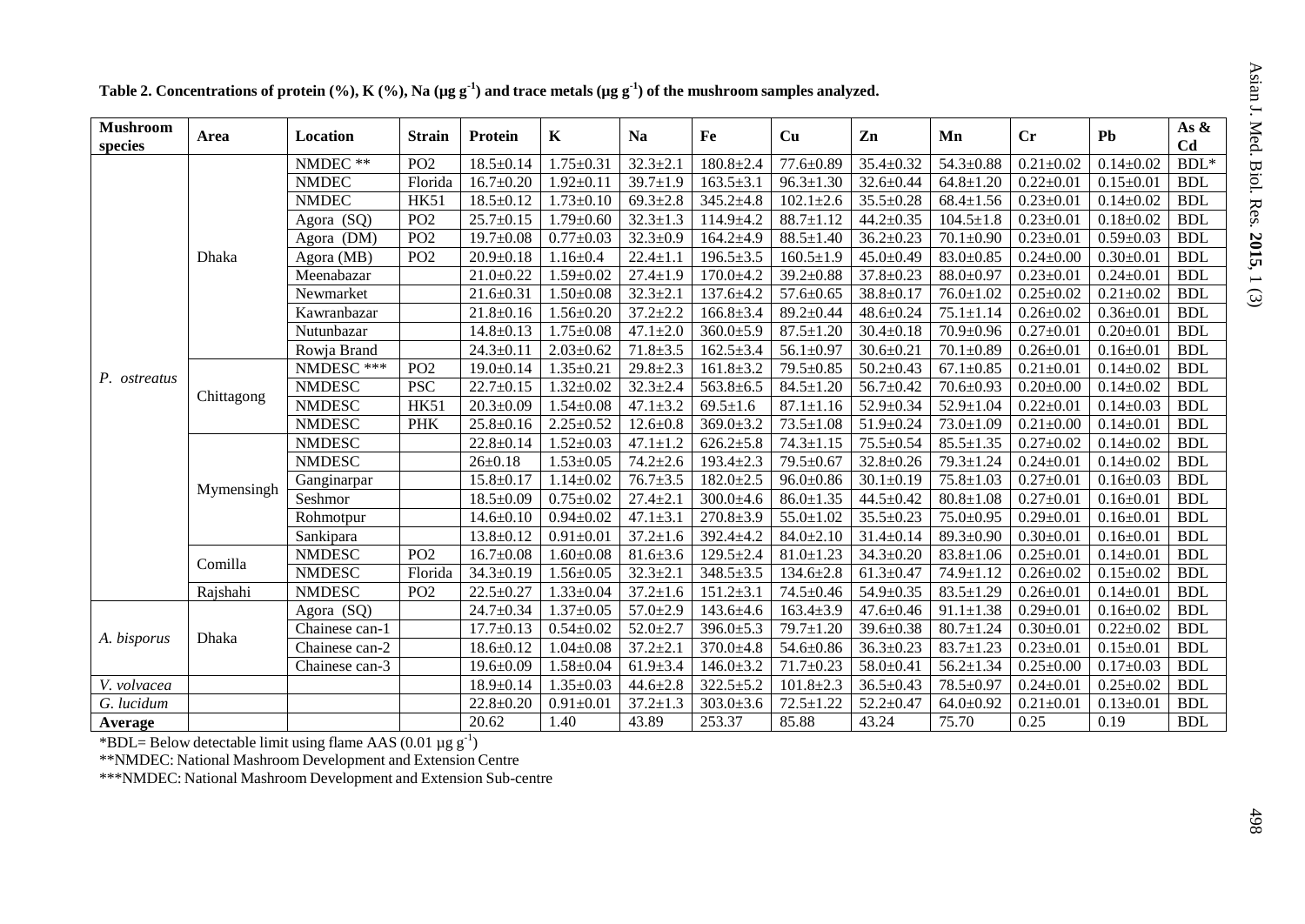|    | <b>Na</b> | Fe       | Cu       | Zn       | Mn       | $\mathbf{C}$ r | Pb |  |
|----|-----------|----------|----------|----------|----------|----------------|----|--|
| Na |           |          |          |          |          |                |    |  |
| Fe | 0.593     |          |          |          |          |                |    |  |
| Cu | 0.888     | 0.157    |          |          |          |                |    |  |
| Zn | $-0.999*$ | $-0.551$ | $-0.911$ |          |          |                |    |  |
| Mn | $-0.931$  | $-0.259$ | $-0.995$ | 0.949    |          |                |    |  |
| Cr | $-0.031$  | $-0.823$ | 0.431    | $-0.020$ | $-0.335$ |                |    |  |
| Pb | 0.064     | 0.842    | $-0.401$ | $-0.013$ | 0.304    | $-0.999*$      |    |  |

|  |  | Table 3. Correlations between heavy metal concentrations of the edible mushroom samples. |  |  |
|--|--|------------------------------------------------------------------------------------------|--|--|
|  |  |                                                                                          |  |  |

\*Significance at 5% level of probability



**Figure 1. Distribution of mean values of protein and analyte ions in mushroom species: (1) P. ostreatus; (2) A. bisporus; (3) A. bisporus; (4) G. lucidum**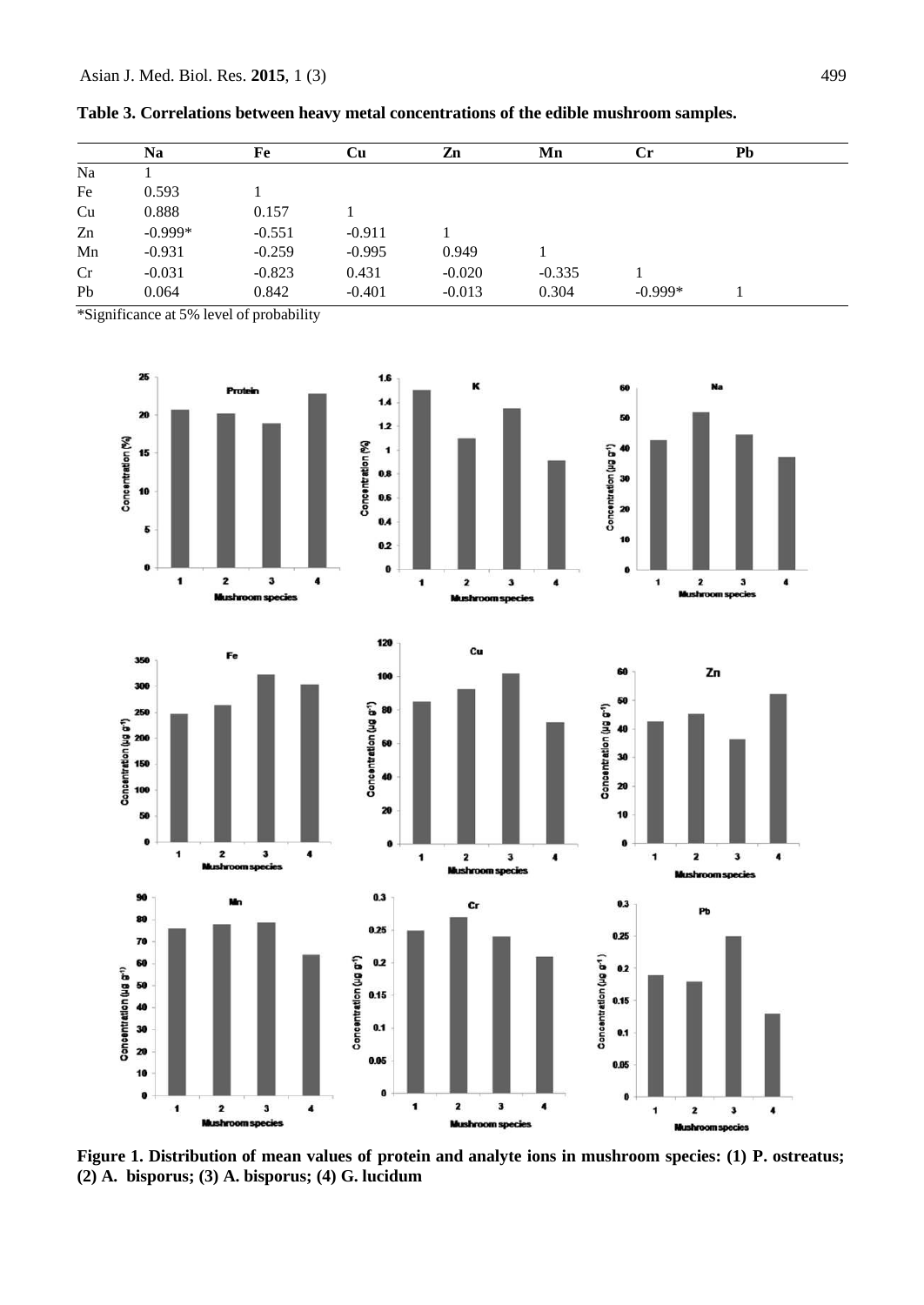Manganese is present in metalloproteins, such as pyruvate carboxylase, and in the cytoplasmic glial enzyme, glutamine synthetase. In this study, the lowest Mn content was 52.9 µg g-1, for the HK51 strain of P. ostreatus species, whereas the highest Mn content was  $104.5 \mu g g$ -1, for the PO2 strain of P. ostreatus species. The mean Mn content of the samples was 75.70 µg g-1. Toxicity limits of Mn for plants are high (400– 1,000 µg g-1). Our Mn levels are below toxicity limits. Manganese concentrations of mushroom samples, in the literature, have been reported in the ranges of 7.6–56.2 µg g-1 (Demirbas 2001b), 14.5–63.6 µg g-1 (Isıloglu et al., 2001), 5.0– 60.0 µg g-1 (Kalaˇc and Svoboda 2001), 12.9–93.3 µg g-1 (Tüzen 2003), 7.1–81.3 µg g-1 (Isildak et al., 2004), 21.7–74.3 µg g-1 (Mendil et al., 2004), 18.1–103 µg g-1 (Mendil et al., 2005), 14.2–69.7 µg g-1 (Soylak et al., 2005), 13.5–113 µg g-1 (Zhu et al., 2011) respectively. Our values for these species are in agreement with those reported earlier.

Chromium plays vital role for the normal metabolism of cholesterol, fat, and glucose. Chromium contents of mushroom samples were found in 0.20–0.30  $\mu$ g g-1. The average Cr content of the samples was 0.25  $\mu$ g g-1. These values were well below the FDA recommended daily intake of Cr for foods and feeds, which is 120 µg g-1 (Haider et al., 2004). Chromium values in mushroom samples have been reported to be in the ranges: 7.0–11.0 µg g-1 (Sivrikaya et al., 2002), 0.87–2.66 µg g-1 (Tüzen 2003), 0.16–4.86 µg g-1 (Malinowska et al., 2004), 1.2–4.2 µg g-1 (Mendil et al., 2004), 0.34–1.10 µg g-1 (Soylak et al., 2005), and 1.95–73.8 µg g-1 (Yamaç et al., 2007),  $10.7-42.7 \mu g g-1$  (Zhu et al., 2011), respectively. Our Cr contents were found to be lower than those reported earlier.

Lead has no beneficial role in human metabolism, producing progressive toxicity. The Pb level ranged from

0.13 to 0.59 µg g-1 for G. lucidum and strain PO2 of P. ostreatus. The average Pb content of the samples was 0.19  $\mu$ g g-1. These values were below the WHO permissible limit (2.0  $\mu$ g g-1) in plant. Lead contents of mushroom samples in the literature have been reported to be in the ranges: 0.40–2.80 µg g-1 (Svoboda et al., 2000), 1.43–4.17 µg g-1 (Tüzen 2003), 0.800–2.700 µg g-1 (Türkekul et al., 2004), 0.82–1.99 µg g-1 (Soylak et al., 2005), and 0.9–2.6 µg g-1 (Sesli et al., 2008), respectively. The Pb results of all mushroom species were in agreement with those found in the literature.

The permissible limit of Cd and As in plants, recommended by WHO, is 0.02 µg g-1 and our values of Cd and As in mushroom samples were below 0.01 µg g-1 (below detectable limit by flame AAS method).

Statistically significant correlation coefficients at 0.05 probability level were established between metal concentrations. The values of correlation coefficients between metal concentrations are given in Table 3. There are good correlations between Mn and Zn ( $r = 0.949$ ), Na and Cu ( $r = 0.888$ ), Fe and Pb ( $r = 0.842$ ), Na and Fe ( $r = 0.949$ )  $= 0.593$ ). There are positive correlations of Na and Fe, Na and Cu, Na and Pb, Fe and Cu, Fe and Pb, Cu and Cr, Zn and Mn, Mn and Pb. Negative correlations were found between Na and Zn, Na and Mn, Na and Cr, Fe and Zn, Fe and Mn, Fe and Cr, Cu and Zn, Cu and Mn, Cu and Pb, Zn and Cr, Zn and Pb, Mn and Cr, Cr and Pb.

## **4. Conclusions**

In the present study, the detected levels of Fe, Zn, Mn and Pb were generally in agreement with previously reported. But the Cu contents were higher than those reported earlier and the Cr levels were lower than literature values. In general, the levels of Cu and Zn in some mushroom samples were found to be higher than legal limits. The heavy metal levels of edible mushrooms should be analyzed more often in Bangladesh in order to evaluate the possible danger to human health from them.

#### **Acknowledgements**

The authors would like to thank the University Grants Commission of Bangladesh and Bangladesh Agricultural University Research Systems for financing project No.: 2013/42/BAU-UGC.

## **Conflict of interest**

None to declare.

## **References**

- Anonymous, 2002. Regulation of setting maximum levels for certain contaminants in foodstuffs. Official Gazette, Iss: 24908.
- Bahemuka TE and EB Mubofu, 1999. Heavy metals in edible green vegetables grown along the sites of the Sinza and Msimbazi rivers in Dares Salaam, Tanzania. Food Chem., 66: 63–66.
- Bano Z and S Rajarathnam, 1986. Vitamin values of Pleurotus mushrooms. Qualitas Plantarum Plant Foods for Human Nutrition. 36: 11-15.